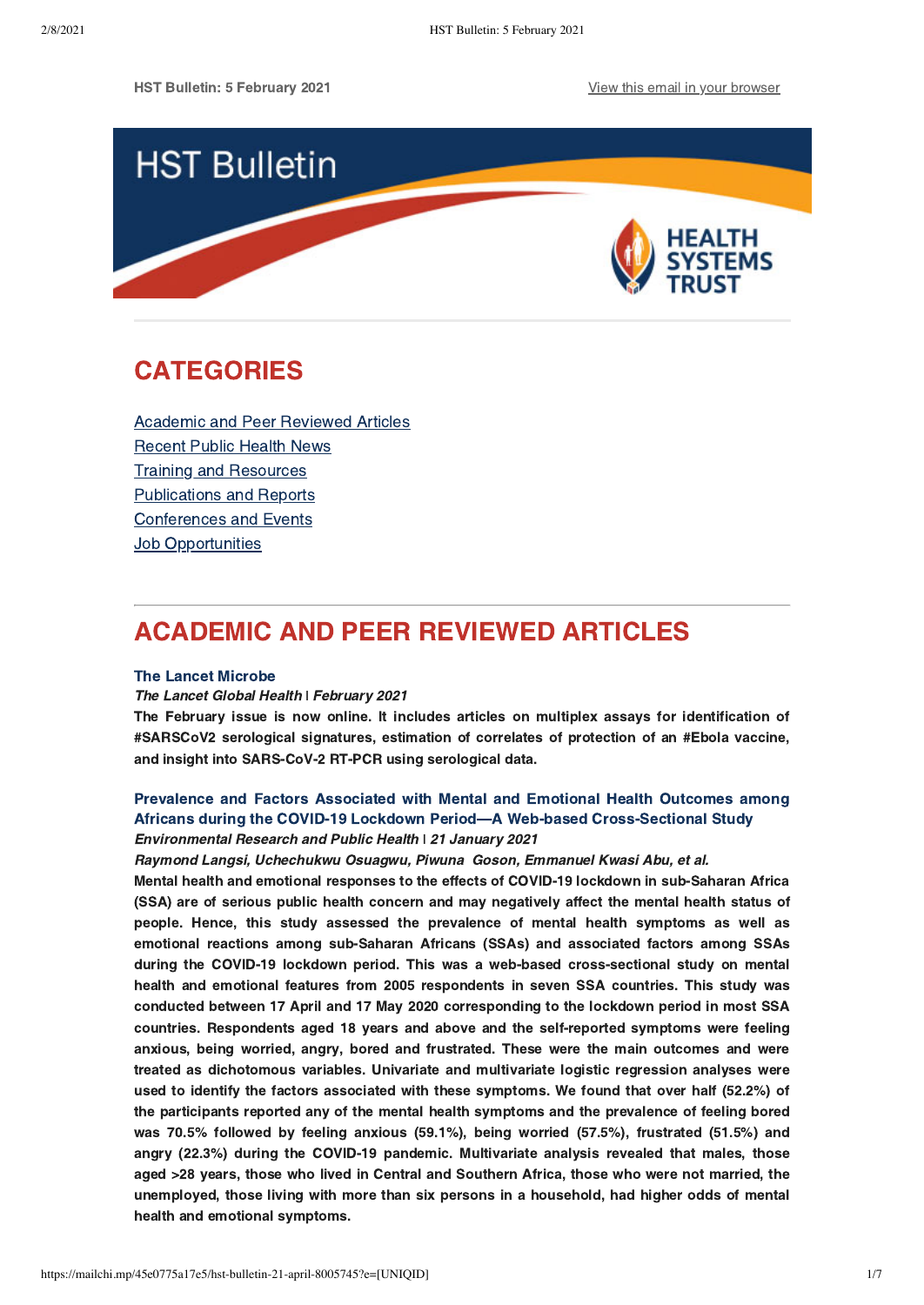# [Fertility Preservation in Childhood, Adolescent, and Young Adult Cancer – Series](https://www.thelancet.com/series/Fertility-Preservation-in-Childhood-Adolescent-and-Young-Adult-Cancer)

### The Lancet Oncology | 2 February 2021

Renée Mulder, Anna Font-Gonzalez, Melissa Hudson, Hanneke van Santen, Erik A H Loeffen, et al.

Children, adolescent, and young adult patients with cancer are at increased risk for infertility if treatment adversely impacts reproductive function. Although fertility management in the cancer setting has emerged as an important issue, international harmonised guidelines are lacking and every country has diverse strategies, reducing consistent and timely implementation of effective fertility preserving interventions. In this Series of papers in The Lancet Oncology, Mulder and colleagues present guidelines from the PanCareLIFE consortium and the International Late Effects of Childhood Cancer Guideline Harmonization Group with fertility preservation recommendations for female and male patients with childhood, adolescent, and young adult cancer, and for ongoing communication and ethical considerations. Global dissemination of these recommendations will help health-care providers effectively care for young patients with cancer and meet the needs of patients and their families when making decisions to preserve fertility.

## [Why aren't covid-19 vaccines being manufactured in standard prefilled syringes?](https://www.bmj.com/content/372/bmj.n263?utm_source=twitter&utm_medium=social&utm_term=hootsuite&utm_content=sme&utm_campaign=usage) The BMJ **i** 3 February 2021

Prefilled syringes are the safest and standard recommended delivery device for most modern vaccines—so why are covid-19 vaccines being packaged in glass vials in the middle of a global glass shortage? Jane Feinmann reports. By 24 January 2021 more than 5.8 million people in the UK had been given their first dose of covid-19 vaccine. The achievement is all the more remarkable given the tough and time consuming safety precautions that must be taken. For the AstraZeneca injection, healthcare professionals, working alone or in pairs, take "full responsibility" for following a lengthy, itemised standard operating procedure, which was published for NHS use only by the Specialist Pharmacy Service on 7 January 2021. As well as guidance on preparing the workstation and removing vaccines from the refrigerator, the checklist involves a 12 step guide to filling up to 10 syringes from each vaccine vial. This involves carefully cleansing the vial "bung" before puncturing it in 10 different places to withdraw each dose into a single use syringe. This procedure is far removed from normal vaccination practice. At least in high income countries, prefilled syringes are now the norm for influenza injections, heparin injections, and millions of injectable medications. This is in line with the Royal Pharmaceutical Society's guidance on the safe and secure handling of medicines1 to "minimise the manipulation of medicines outside of pharmacy," said William Harrop-Griffiths, chair of the Royal College of Anaesthetists' Clinical Quality and Research board, at its launch in 2018. David Whitaker, a retired anaesthetist and chair of the patient safety committee of the European Board of Anaesthesiology, is concerned that the decision to use multidose vials for covid-19 vaccinations ignores this guidance. "The method is unchanged from Jonas Salk's polio vaccinations over 70 years ago," says Whitaker. "It's as if people are being made to use fountain pens and bottles of ink instead of biros."

# [Safety, tolerability, and immunogenicity of an inactivated SARS-CoV-2 vaccine](https://www.thelancet.com/journals/laninf/article/PIIS1473-3099(20)30987-7/fulltext) (CoronaVac) in healthy adults aged 60 years and older: a randomised, double-blind, placebo-controlled, phase 1/2 clinical trial

#### The Lancet Infectious Diseases **ǀ** 3 February 2021

A vaccine against COVID-19 is urgently needed for older adults, in whom morbidity and mortality due to the disease are increased. The study aimed to assess the safety, tolerability, and immunogenicity of a candidate COVID-19 vaccine, CoronaVac, containing inactivated SARS-CoV-2, in adults aged 60 years and older.

[\(Return to Top\)](#page-0-1)

# <span id="page-1-0"></span>RECENT PUBLIC HEALTH NEWS

#### [EXPERT OPINION: Veterinary ivermectin: Should I use it to protect me from COVID-19?](https://www.up.ac.za/faculty-of-veterinary-science/news/post_2949470-expert-opinion-veterinary-ivermectin-should-i-use-it-to-protect-me-from-covid-19-?fbclid=IwAR2oizTgodxb5O8FMANTiiKD0_POWLM81Xe4R9sSKt8isSlZGs8_eBIuvCY)

University of Pretoria | 31 January 2021

Since the release of the first articles on the potential effectiveness of ivermectin, there have been several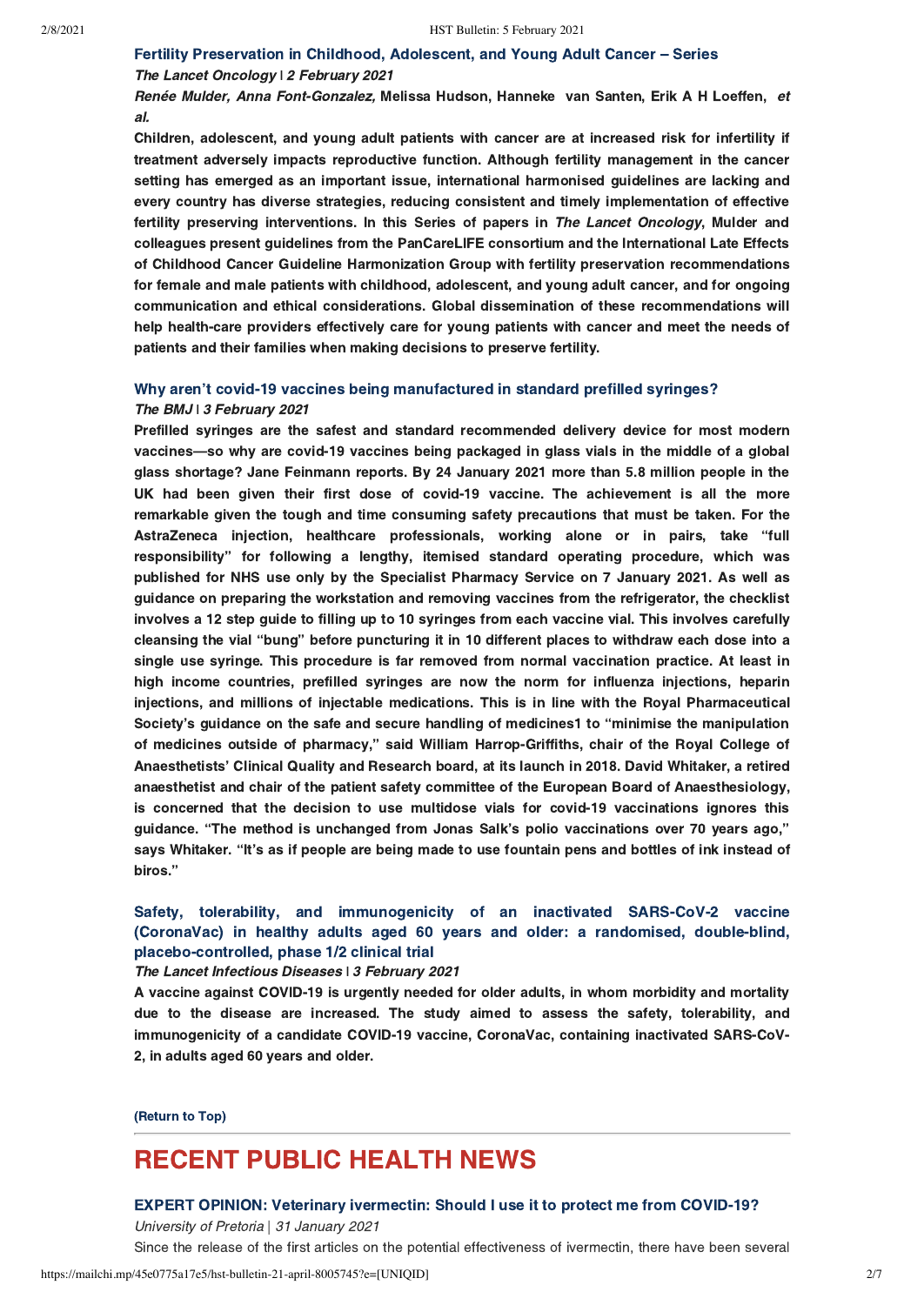#### 2/8/2021 HST Bulletin: 5 February 2021

questions on the use of the cattle drug in people, since it is available over the counter as a veterinary drug. Prof Vinny Naidoo, Dean of the University of Pretoria's Faculty of Veterinary Science and specialist in veterinary pharmacology weighs in on the debate \* The simple answer is no, don't use it; since it is illegal to use a veterinary drug or stock remedy in people. Notwithstanding this point, many people have still been taking ivermectin orally since they have heard that ivermectin has been tested in clinical studies abroad under the premise that any ivermectin should work. The compassionate use of ivermectin approved by the SA Health Products Regulatory Authority is still limited to only the medical drug, and will need approval by the SAHPRA through its section 21 process (From SAHPRA: "Only quality-assured ivermectin products intended for human use will be made accessible, and these will be controlled as prescription-only Schedule 3 medicines. There is no doubt that ivermectin has been used for a number of years in the veterinary and medical fields for the treatment of parasites. The drug is generally considered safe and effective at the doses of use, however overdose can cause severe side effects such as paralysis in dogs. In animals, various formulations are available for use from oral solutions to long acting injectables. In people, it generally is used orally, for example, in Merck's Stromectol although intravenous use of specific formulations has been recorded (please note that intravenous formulations are specifically made to go directly into a vein. Oral and other injectable formulations can be extremely dangerous if injected intravenously incorrectly/accidentally). So, does this mean any of these formulations that contain ivermectin will be equally effective? The answer is unfortunately no, as the formulation plays as much of a role in eventual efficacy as the active ingredient, in this case being ivermectin. LISTEN TO AN INTERVIEW WITH PROF NAIDOO ON THE TOPIC ON SAfm http://bit.ly/3t9RzF3

### [Now the hard part – distributing the Covid-19 vaccine](https://health-e.org.za/2021/02/02/now-the-hard-part-distributing-the-covid-19-vaccine/)

#### Health E-News | 2 February 2021

As South African's welcomed the first million doses of the AstraZeneca vaccine questions remain about how effectively they will be distributed. Not even pouring rain could dampen the excitement of the crowd that gathered as one million doses of the Oxford-AstraZeneca vaccines arrived on the runway at OR Tambo International Airport in Johannesburg on Monday. This marks the start of what experts are describing as the largest and most complex logistical vaccine undertaking in South Africa's history. Unlike other vaccines, however, which must be stored at temperatures of -70C, the Oxford vaccine which is produced by the Serum Institute of India, also known as Covishield, can be stored at normal fridge temperature which will help with the ease of distribution. The national government aims to vaccinate around 40 million people in coming months to establish herd or population immunity to protect South Africans from the novel coronavirus. Addressing the nation on Monday evening President Cyril Ramaphosa said this signifies a new chapter in South Africa's fight against the pandemic.

### [Here is who will get a Covid-19 vaccine in KwaZulu-Natal's first rollout phase](https://www.news24.com/news24/southafrica/news/list-here-is-who-will-get-a-covid-19-vaccine-in-kwazulu-natals-first-rollout-phase-20210202)

#### News24 | 2 February 2021

KwaZulu-Natal will have 163 256 vaccines for health personnel from various sectors in the province in its first phase of rollout, Premier Sihle Zikalala said on Tuesday. "A total of 163 256 health personnel from various sectors in KwaZulu-Natal are eligible to receive vaccinations during the first phase, as announced by the president. These include 81 000 healthcare workers in the public sector and 49 000 in the private sector," he told media at the Public Works offices in Durban.

#### [Russia's Sputnik V coronavirus vaccine is 91.6 per cent effective](https://www.sciencefocus.com/news/russias-sputnik-v-coronavirus-vaccine-is-91-6-per-cent-effective/?utm_source=Adestra&utm_medium=Email&utm_content=FOC2&utm_campaign=Science%20Focus%20Newsletter_695897_Focus_Automated%20Newsletters_17941623)

#### Science Focus | 2 February 2021

Russia's Sputnik V coronavirus vaccine is 91.6 per cent effective against symptomatic COVID-19, interim trial results suggest. No serious adverse events were deemed to be associated with vaccination, and most reported adverse events were mild, including flu-like symptoms, pain at the injection site and weakness or low energy. Interim data from the Phase 3 trial of the coronavirus vaccine from Russia, Gam-COVID-Vac (Sputnik V), suggests a two-dose regimen of the vaccine offers 91.6 per cent efficacy. The preliminary findings, published in The Lancet, are based on analysis of data from nearly 20,000 participants, threequarters of whom received the vaccine and one quarter received a placebo.

#### [Covid-19 vaccination registration opens for medics: Here's how it works](https://www.timeslive.co.za/news/south-africa/2021-02-02-covid-19-vaccination-registration-opens-for-health-care-workers/)

#### Times Live | 2 February 2021

Less than 24 hours after the arrival of the first million Covid-19 vaccines on South African shores, the government's Electronic Vaccination Data System officially went online. President Cyril Ramaphosa on Monday said this system would be used to track who gets the vaccine and where. "The Department of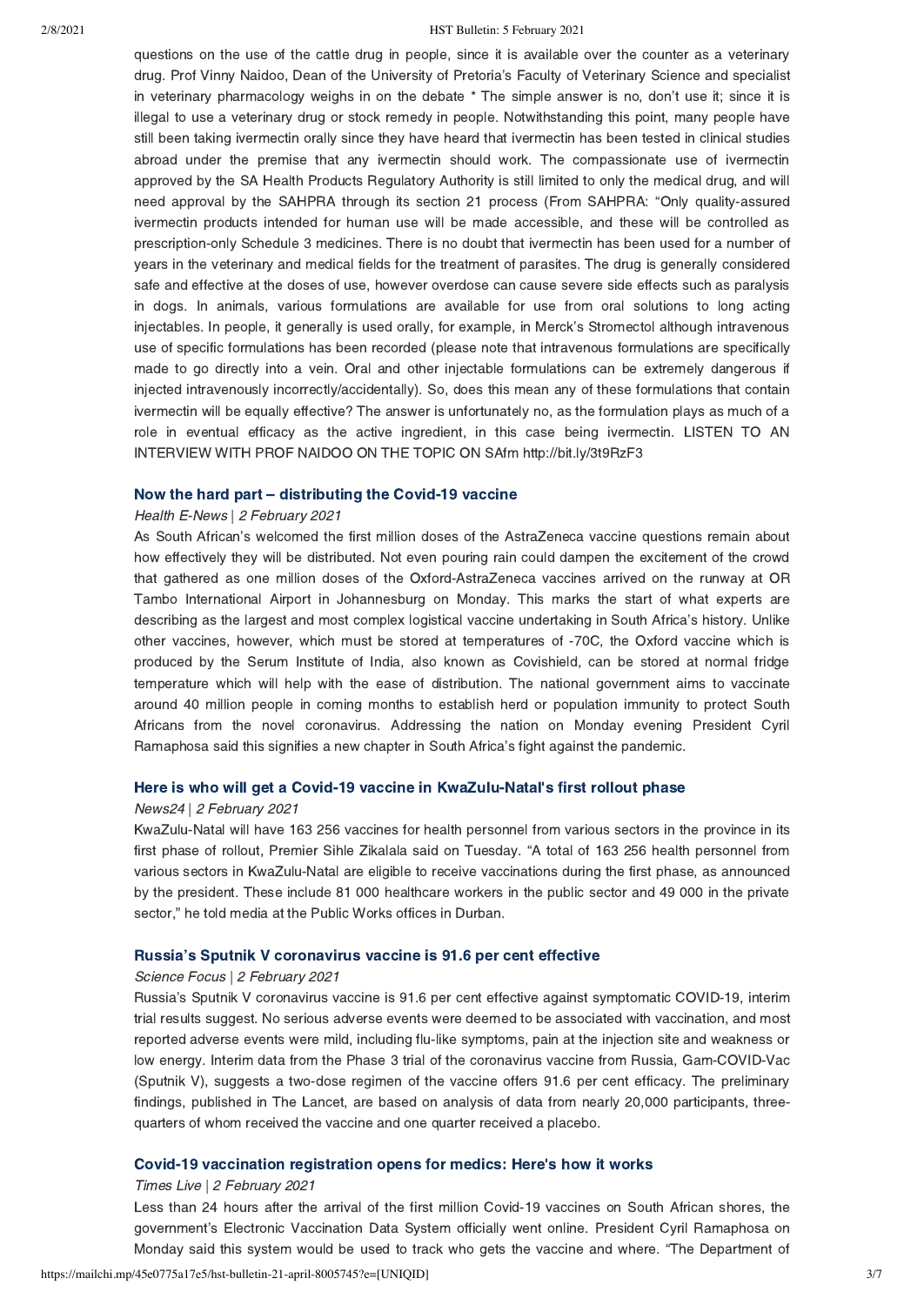#### 2/8/2021 HST Bulletin: 5 February 2021

Health has developed an Electronic Vaccine Data System to streamline the vaccine registration and rollout process. This will allow us to capture all relevant data associated with the administration of the vaccine," Ramaphosa said. "This system allows a person to make an appointment as soon as they qualify for a vaccination at the vaccine centre closest to them. The system will record vaccinations as they are administered," he added. While the first rollout of the vaccine will be for front line health-care workers, the system still allows everyone — both locals and foreigners — to register their details. Registration, which takes about two minutes, can be done via any electronic device that has internet connection.

# [HIV prevention pill available at 36% of public healthcare facilities, says Health Department](https://www.news24.com/health24/medical/hiv-aids/hiv-prevention-pill-available-at-36-of-public-healthcare-facilities-says-health-department-20210202)

### News24 | 3 February 2021

In February 2020, the National Department of Health told Spotlight that it aimed to make a pill to prevent HIV infection available at all community health centres and primary healthcare clinics in South Africa by end September 2020. With only 36% of public healthcare facilities providing the pills by January 2021, government has fallen short of this ambitious target. While government places most of the blame for this on the catastrophic impact of COVID-19, experst suggest there is more to it than just the pandemic

### [\(Return to Top\)](#page-0-1)

# <span id="page-3-0"></span>TRAINING AND RESOURCES

## [New free online course launched for doctors and medical students](https://www.samrc.ac.za/news/new-free-online-course-launched-doctors-and-medical-students%C2%A0)

Although South Africa has a well-established Civil Registration and Vital Statistics system, the quality of mortality statistics obtained from the death notification forms completed by medical doctors is still suboptimal. We sought to address the lack of training of medical students and doctors on proper certification of cause of death by developing a free online training course based on the ICD principles of identifying the underlying cause of death, and compatible with the death notification form used in South Africa. We are happy to report that the online training tool has been completed and was recently launched: - [www.deathcertification.org](http://www.deathcertification.org/).

#### [SCORE global report on health data systems and capacity, 2020](https://www.who.int/data/data-collection-tools/score/dashboard#/)

This World Health Organization report is the first ever global assessment of country data and health information systems capacity. It assesses countries according to five aspects of SCORE: Survey, Count, Optimize, Review and Enable. COVID-19 has created unprecedented demand for high-quality data and highlighted the need to address long-standing data gaps. Guided by countries, the report addresses gaps and inequalities in health information systems and provides recommendations for investment in areas that will have the greatest impact on the quality, availability, analysis, accessibility and use of data. Included on the report page is a link to the SCORE Online Data Portal and an accompanying Visual Summary. These will give you access to country-validated global, regional, and country-level SCORE assessments and key findings.

## [I-SHARE survey on the impact of Covid-19 on access to sexual and reproductive health in](https://linktr.ee/ISHARESouthAfrica) South Africa

A team from the University of the Western Cape and Wits University are conducting a survey on the impact of Covid-19 on access to sexual and reproductive health in South Africa. The survey is being undertaken in 33 countries globally.

The survey link is found here:<https://linktr.ee/ISHARESouthAfrica>

## [EVDS Self-Registration App FAQ](https://sacoronavirus.co.za/evds/)

Who must register on the Electronic Vaccination Data System (EVDS), how should you register, and why? https://sacoronavirus.co.za/evds/

### [\(Return to Top\)](#page-0-1)

# PUBLICATIONS AND REPORTS

[Global report on health data systems capacity, 2020](https://www.who.int/publications/i/item/global-report-on-health-data-systems-and-capacity-2020)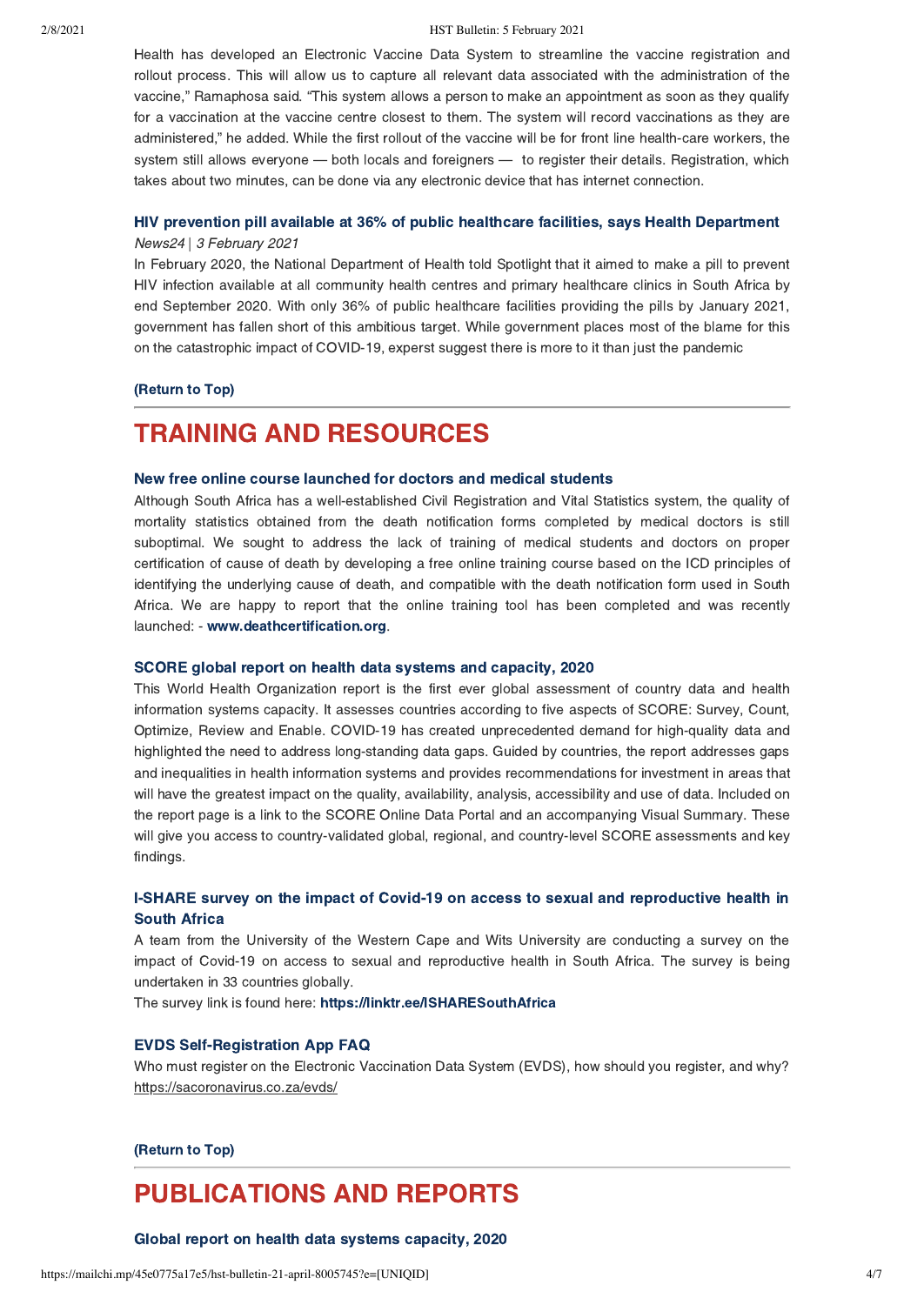#### WHO | 30 January 2021

The first global assessment on the status and capacity of health information systems in 133 countries, covering 87% of the global population. It identifies gaps and provides guidance for investment in areas that can have the greatest impact on the quality, availability, analysis, accessibility and use of health data.

## [Contract tracing in the context on Covid-19](https://www.who.int/publications/i/item/contact-tracing-in-the-context-of-covid-19)

#### WHO | 1 February 2021

Contact tracing is a key strategy for interrupting chains of transmission of SARS-CoV-2 and reducing COVID-19-associated mortality. This document provides updated guidance on how to establish contact tracing capacity for the control of COVID-19, and how to prioritize contact tracing activities in different settings.

### [PEPFAR Technical Guidance in Context of COVID-19 Pandemic](https://www.state.gov/wp-content/uploads/2021/02/02.03.2021-PEPFAR-Technical-Guidance-During-COVID.pdf?fbclid=IwAR3NH58BC7_EdMU7CA55vVqn4UkjzYFmDBhsECu2eIg815fJX4Go7KgOD0A)

#### PEPFAR | 3 February 2021

In January 2020, a novel coronavirus, severe acute respiratory syndrome coronavirus 2 (SARS-CoV-2), was identified as the causative agent of an outbreak of viral pneumonia centered in Wuhan, Hubei, China. The disease caused by this virus is called coronavirus disease 2019 (COVID-19). The disease is now widespread, and every country in the world has reported cases. [https://who.sprinklr.com/.](https://who.sprinklr.com/) PEPFAR continues to leverage its investments in USG personnel, implementing partners, and health infrastructure, including labs, health facilities, and supply chains as well as human resources for health for HIV and, as possible, for health security needs. PEPFAR has specifically and continually strengthened more than 3,000 laboratories, 28 national reference laboratories, 70,000 health care facilities, and over 290,000 health care workers – the vast majority in Sub-Saharan Africa. Partner countries have leveraged these robust health care delivery, data, diagnostic, surveillance, and pandemic response systems and capacities to swiftly and effectively prevent, detect, and respond to various other outbreaks, such as Ebola, avian flu, cholera, and COVID-19, while advancing HIV efforts. COVID-19 is the latest challenge, but PEPFAR investments ensure that pandemic preparedness capacities are resilient, responsive, and enduring for countries to sustain epidemic control of HIV.

## [\(Return to Top\)](#page-0-1)

# <span id="page-4-0"></span>CONFERENCES AND EVENTS

# [Invitation to Primary Health Care Research Consortium \(PHCRC\) webinar series: Scaling](https://www.georgeinstitute.org.in/events/virtual-session-2-primary-health-care-organisation-and-models-of-care?fbclid=IwAR0OiFBmzv-BJKsN5LVvQPWWq69yhUfDfMm8wmB9hCMZKXFbIgdA0iLlhmk) New Frontiers in Primary Health Care

Continuing its webinar series Scaling New Frontiers in Primary Health Care Through Research and Partnership PHCRC is proud to announce Virtual Session 2: Primary Health Care Organisation and Models of Care scheduled for 17th February 2021 from 11:30 AM to 01:00 PM IST. This is an opportunity to listen and interact with an interesting line-up of discussants who have in-depth knowledge of primary health care in developing countries.

### [World Health Care Congress \(WHCC21\)](https://www.worldhealthcarecongress.com/)

The World Health Care Congress (WHCC21) is scheduled to take place April 11-14, 2021 at the Marriott Wardman Park Hotel in Washington, DC. Given the current circumstances and the impact of COVID-19, direction from Washington, DC officials, and information from the U.S. Centers for Disease Control and Prevention (CDC) and the World Health Organization (WHO), the health, safety, and well-being of our staff, speakers, attendees, sponsors, and partners is of utmost importance to us. Please continue to check back or click here to receive updates as they become available.

#### [Society for Endocrinology, Metabolism and Diabetes of South Africa Congress](https://10times.com/semsda)

The 54th Congress of the Society for Endocrinology, Metabolism and Diabetes of South Africa (SEMDSA) will be held at the Southern Sun Elangeni and Maharani in Durban from 26 - 28 March 2021. SEMDSA is open to all persons involved in Endocrinology, Metabolism and Diabetes, and aims to improve clinical practice and promote clinical and scientific research into all branches of this field, for the well-being of people living with diabetes and related disorders. With the dramatic rise in the burden of diabetes, obesity and cardiovascular disease in South Africa over the past few decades, the organization has played a leading role in setting professional guidelines, maintaining academic training standards, providing guidance and advice on relevant policy, and promoting equal access to health services for all sectors of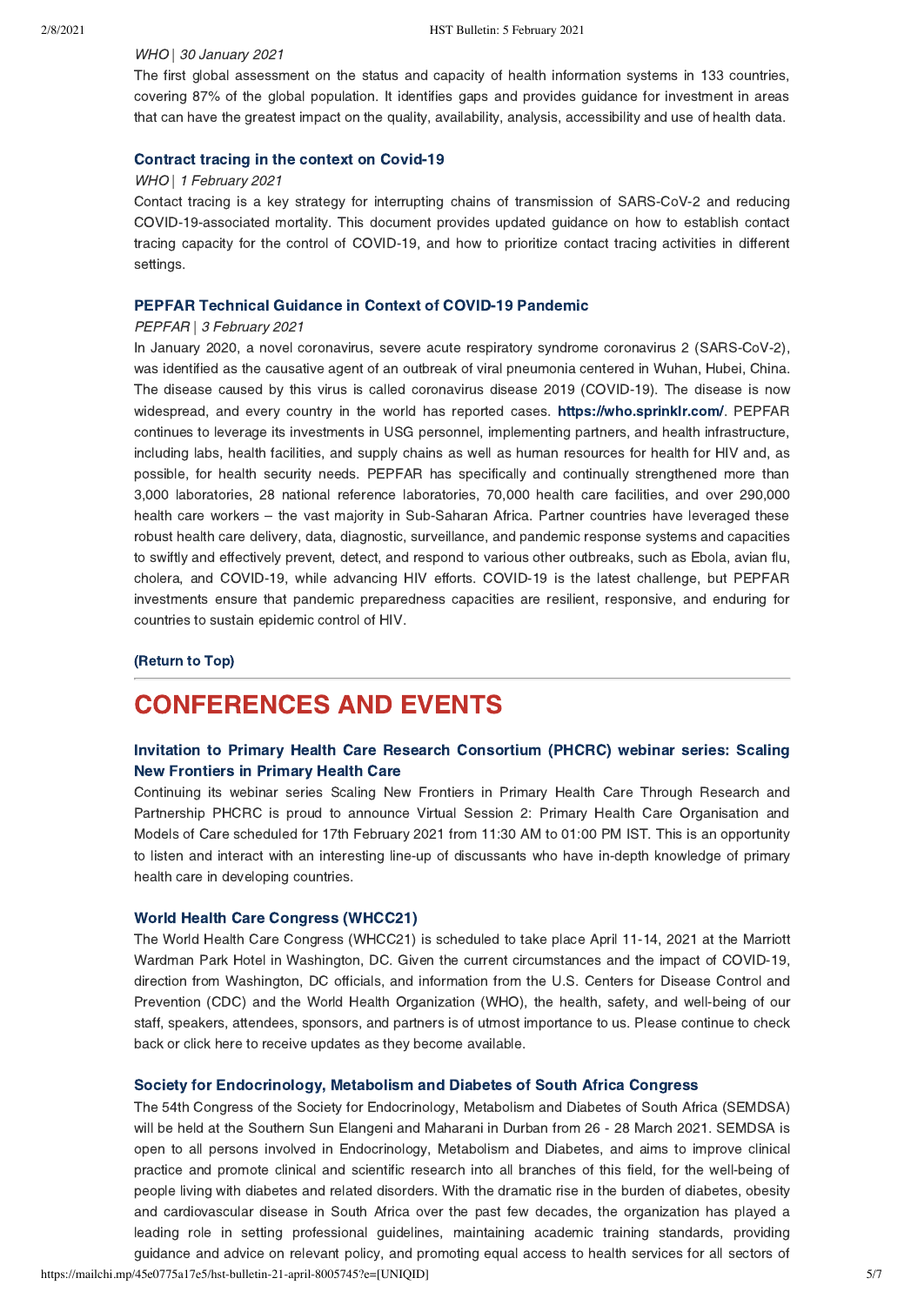society. To this end, the Organizing Committee has been working toward compiling a relevant, exciting and innovative program, with a host of dynamic local and international speakers. The program offers a unique opportunity for people with diabetes, health professionals and scientists to share their knowledge, experience and insight, present their research, and keep abreast of the latest developments in the field of Diabetes, Metabolism and Endocrinology.

## [The Annual Meeting for the Global Research Council](https://10times.com/e1sk-39p0-6dfs)

The Annual Meeting for the Global Research Council (GRC) scheduled to take place in Durban, South Africa during 26-28 May 2020 has been postponed by one year. It will now take place 24-27 May 2021 also in Durban, South Africa. The co-hosts, the National Research Foundation (NRF) of South Africa, and UK Research and Innovation (UKRI), along with the GRC Governing Board, have agreed to postpone the event in response to the novel coronavirus disease (COVID-19) pandemic.

[\(Return to Top\)](#page-0-1)

# <span id="page-5-0"></span>JOB OPPORTUNITIES

[Health Systems Strengthening \(HSS\) Unit: Area Co-Ordinator](https://www.hst.org.za/Pages/AREA-CO-ORDINATOR.aspx) Closing Date: 9 February 2021

[Health Systems Strengthening \(HSS\) Unit: Facility Team Leaders](https://www.hst.org.za/Pages/-FACILITY-TEAM-LEADERS-(x2).aspx) Closing Date: 9 February 2021

[Health Systems Strengthening \(HSS\) Unit: Area Monitoring and Evaluation Officer](https://www.hst.org.za/Pages/Area-Monitoring-And-Evaluation-Officer-(1).aspx) Closing Date: 9 February 2021

[\(Return to Top\)](#page-0-1)



Copyright © 2019 HEALTH SYSTEMS TRUST, All rights reserved.

Our mailing address is: hst@hst.org.za

Want to change how you receive these emails? You can *[update your preferences](https://hst.us14.list-manage.com/profile?u=72d7614ab973e486252cafb97&id=ac4ca52ce0&e=[UNIQID]&c=351fd11dd2)* or *unsubscribe from this list* 

This email was sent to [<<Email Address>>](mailto:%3C%3CEmail%20Address%3E%3E) [why did I get this?](https://hst.us14.list-manage.com/about?u=72d7614ab973e486252cafb97&id=ac4ca52ce0&e=[UNIQID]&c=351fd11dd2) [unsubscribe from this list](https://hst.us14.list-manage.com/unsubscribe?u=72d7614ab973e486252cafb97&id=ac4ca52ce0&e=[UNIQID]&c=351fd11dd2) [update subscription preferences](https://hst.us14.list-manage.com/profile?u=72d7614ab973e486252cafb97&id=ac4ca52ce0&e=[UNIQID]&c=351fd11dd2) Health Systems Trust · 34 Essex Terrace · Westville · Durban, KZN 3630 · South Africa